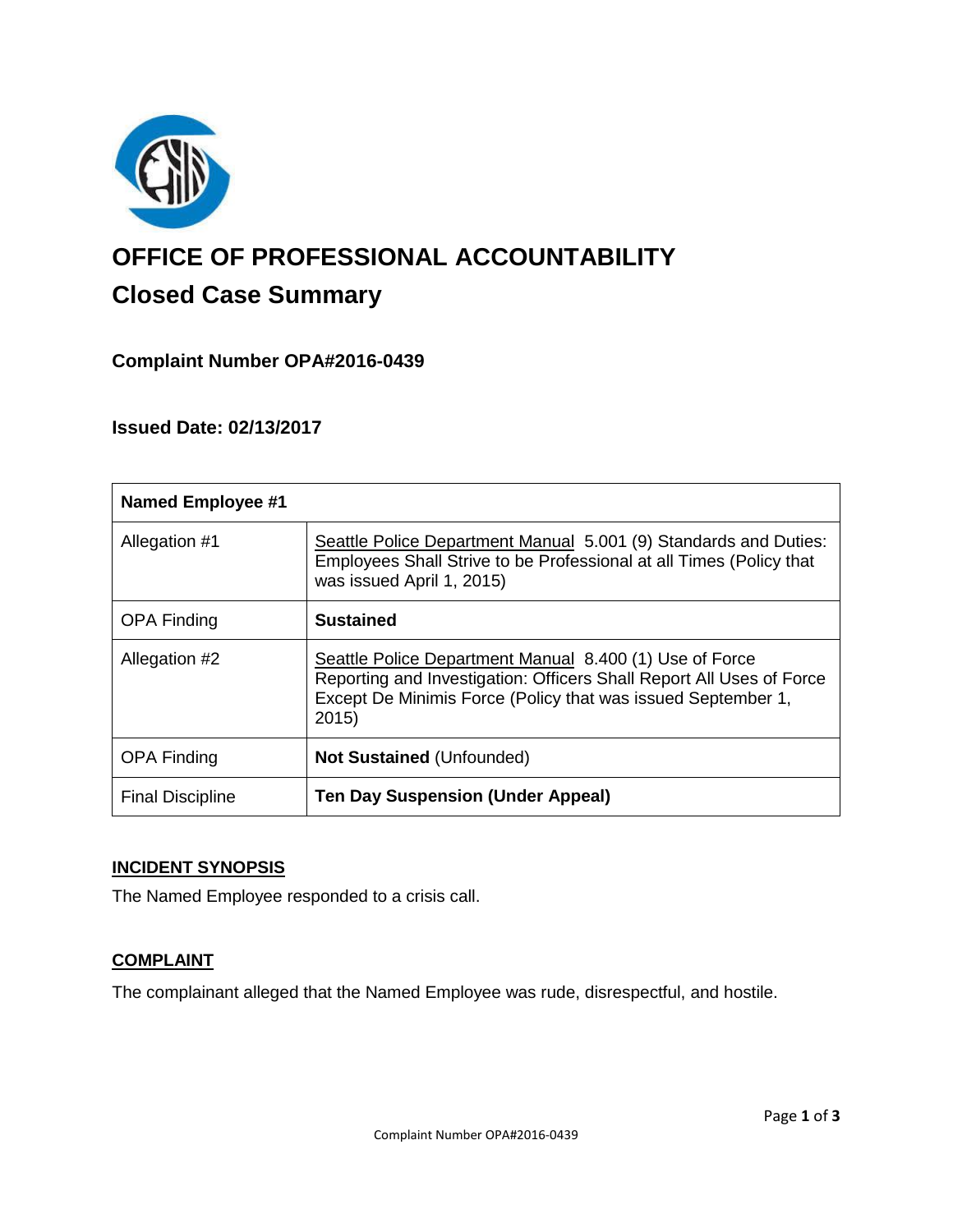#### **INVESTIGATION**

The OPA investigation included the following actions:

- 1. Review of the complaint
- 2. Review of In-Car Videos (ICV)
- 3. Search for and review of all relevant records and other evidence
- 4. Interviews of SPD employees

#### **ANALYSIS AND CONCLUSION**

The complainant alleged that the Named Employee was rude and disrespectful when he responded to a call for service. The Named Employee responded to the complainant's call of a man (subject) who was possibly in crisis, yelling, screaming and hitting signs with a stick. After the Named Employee contacted the subject, the complainant eventually confronted the Named Employee regarding his failure to stop and talk to him about the call. While interacting with the complainant the Named Employee frequently interrupted him, and was argumentative and dismissive of his concerns. The Named Employee's actions and demeanor only served to escalate the situation; at one point he stepped into the complainant's face causing him to tell the officer to get out of his space. The Named Employee had no legal reason to get so close to the complainant that it made him feel threatened and intimidated. The action did not represent the Seattle Police Department in the manner expected of its officers. The complainant was also confrontational and frequently interrupted the Named Employee. However, this may have been a reaction to the way he was treated. Regardless of the complainant's demeanor, SPD officers are expected to act in a respectful and professional manner. Although the words used by the Named Employee were not in and of themselves offensive, the Named Employee spoke to the complainant throughout the contact in an unprofessional, demeaning and offensive manner.

During the complaint intake, OPA added further allegations that the Named Employee behaved unprofessionally in his interactions with the subject, and that the Named Employee used reportable (Type I) force and failed to screen it with a supervisor as required. The Named Employee was familiar with the subject and had dealt with him for years. In the video the Named Employee was observed first contacting the subject in the alleyway, where he told the subject to go home. The Named Employee drove his patrol car and contacted the subject on another street after the subject hung a tricycle in a tree. During the interaction the Named Employee was loud and authoritarian towards the subject in crisis. This was explained by the Named Employee as the only way to deal with the subject and frequently worked to get him to cooperate. During the interaction the Named Employee told the subject to get his "crazy ass" home because he did not want to deal with that all night. Referring to a person who is mentally ill with derogatory language does nothing to calm the situation, it has a greater likelihood of escalating the behavior even more.

When the Named Employee initially contacted the subject he took hold of the subject's hands and walked him to the patrol car. The subject was bent over the hood then walked to the front of the car where he sat him on the front bumper. The Named Employee stated that he held